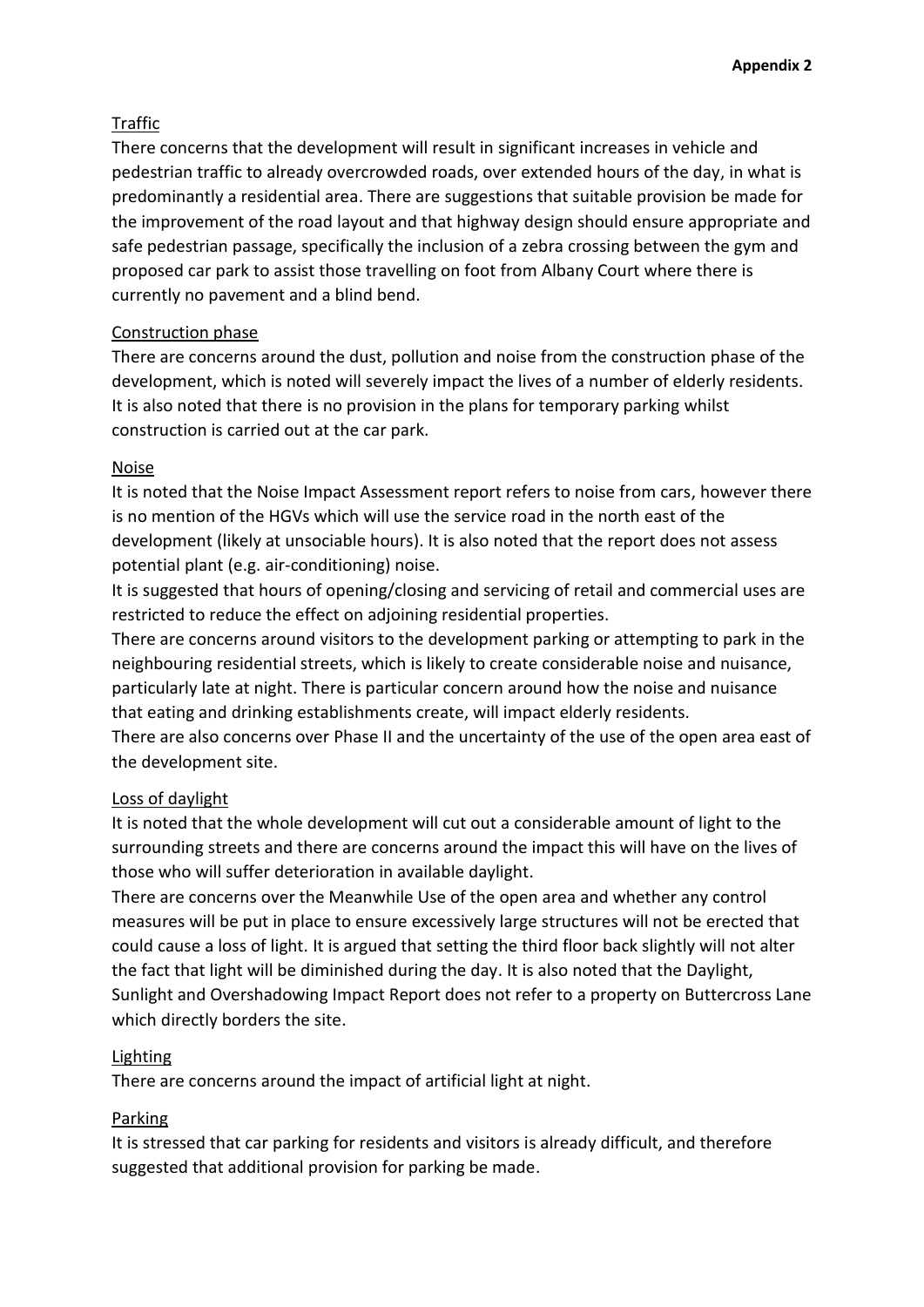There are concerns around the high provision of parking for electric vehicles and questions around the majority of disabled parking being located on the opposite side of the car park to the entrance and the high street. It is also noted that there is no obvious parking provision for market traders.

There is a request that adequate provision is made for long-stay parking for those who already work in Epping as the plans to include car parking is believed to likely be taken up by people visiting/working at the new facilities.

### Security

There are concerns around the new car park being enclosed (rather than the current open car park) as multi-storeys are considered to be less safe, particularly after dark.

### Design

It is argued that a modern building consisting of several storeys does not preserve heritage. There are also questions around whether the inclusion of the Cottis heritage is desired by locals.

There are concerns that Phase II (the cinema/leisure structure) could be overbearing and oppressive and there is a request for reassurance that that the light-coloured materials currently specified will not be changed.

## Scale

There are concerns that the proposed buildings are out of proportion to the area as they have the appearance of 4-storey structures in a predominantly 2-storey residential surrounding. There are suggestions that the height of the proposals are reduced so as to lessen the dominant and detrimental effect.

## Wildlife

It is noted that trees along the site boundary with a property on Buttercross Lane have not been properly surveyed and may have TPO's.

There are concerns that the trees will be negatively impacted by the cinema build and suggested that the whole development is moved further from the boundary to allow existing trees to flourish.

Inconsistencies are noted as the plans talk of the trees lining the border acting as a buffer, however on a separate page some of these trees are to be removed.

It is noted that there is more reference to saving bats and their habitat than there is to the health and wellbeing of the current elderly residents.

## Boundaries

There are suggestions that the scale of the project be reduced and that the whole site is pushed back significantly from the residential boundaries.

## Anti-social Behaviour

There are concerns that the car park could become an area for anti-social behaviour. As well as concerns that the overdevelopment of the area, particularly the provision of a cinema and restaurants serving alcohol, will result in an increase in noise disturbance, latenight traffic, ASB and littering.

It is noted that residents in the area have previously experienced noise and anti-social